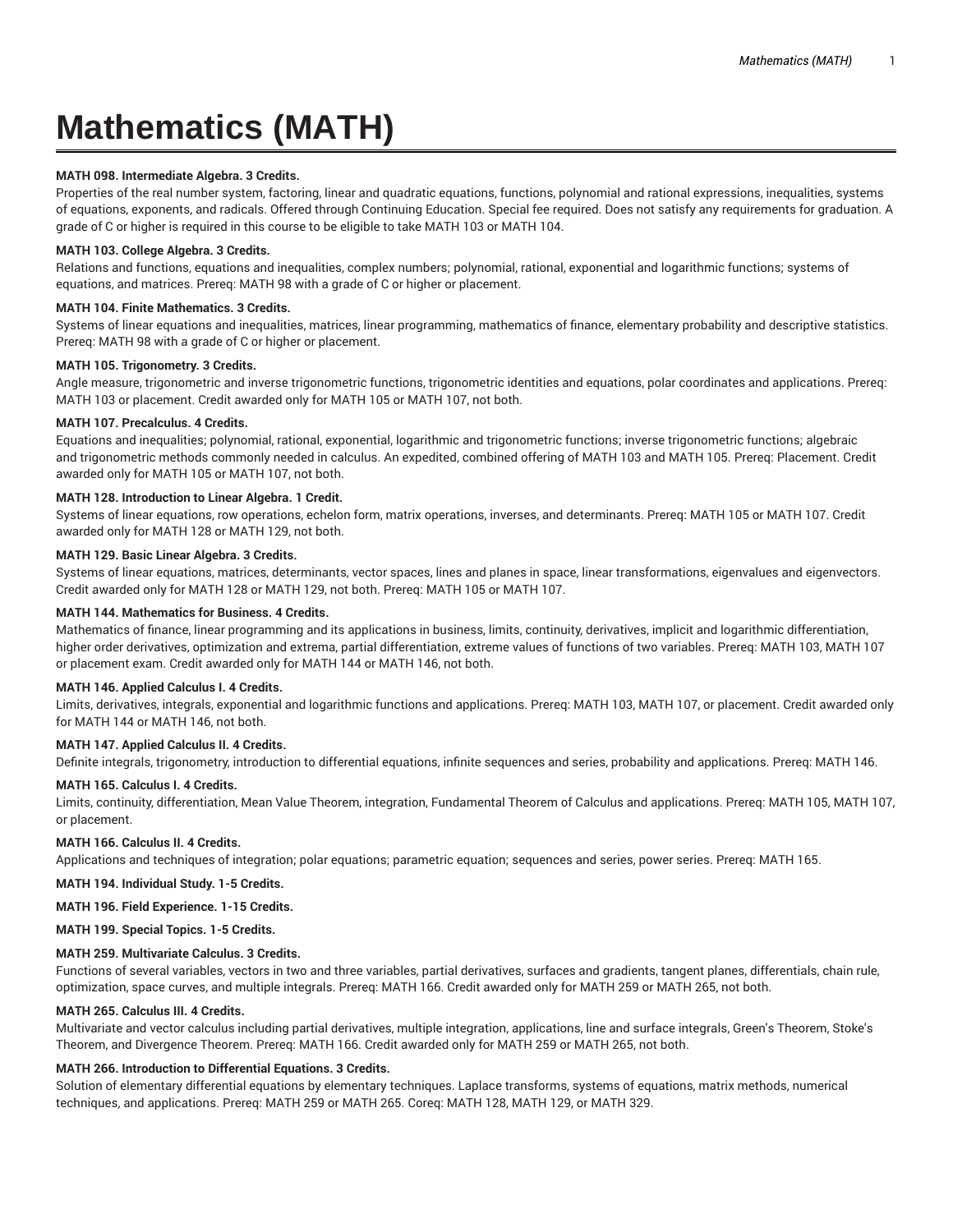# **MATH 270. Introduction to Abstract Mathematics. 3 Credits.**

Sets, symbolic logic, propositions, quantifiers, methods of proof, relations and functions, equivalence relations, math induction and its equivalents, infinite sets, cardinal numbers, number systems. Prereq: MATH 166.

**MATH 291. Seminar. 1-3 Credits.**

**MATH 294. Individual Study. 1-5 Credits.**

**MATH 299. Special Topics. 1-5 Credits.**

# **MATH 329. Intermediate Linear Algebra. 3 Credits.**

Vector spaces over real and complex numbers, matrices, determinants, linear transformations, eigenvalues and eigenvectors, Cayley-Hamilton Theorem, inner product spaces, selected topics and applications. Prereq: MATH 129 and MATH 165.

## **MATH 346. Metric Space Topology. 3 Credits.**

Various metrics on Euclidean spaces, metric spaces, open and closed sets, limit points and convergence, Bolzano Weierstrass Theorem, (uniformly) continuous functions, connected spaces, compact spaces and the Heine Borel Theorem, sequence of functions. Prereq: MATH 270.

#### **MATH 374. Special Problems In Mathematics. 1 Credit.**

Diverse and challenging mathematical problems are considered with the intent of honing students' problem solving and proof writing skills. Pass/Fail only. Prereq: MATH 270.

#### **MATH 376. Actuarial Exam Study. 1 Credit.**

Selected material from calculus, linear algebra, numerical analysis, and other areas that appear on national actuarial exams. May be repeated for credit. Pass/Fail only. Prereq: MATH 266 and MATH 429.

# **MATH 379. Global Seminar. 1-6 Credits.**

NDSU instructed experience or field study in a foreign country. Conducted in English for residence credit. Pre-requisite: Prior approval by International Student and Study Abroad Services and major department. May be repeated. Standard Grading.

#### **MATH 391. Seminar. 1-3 Credits.**

#### **MATH 392. Global Practicum: Study Abroad. 1-15 Credits.**

Pre-Arranged study at accredited foreign institutions (study abroad), domestic institutions (National Student Exchange) or on approved study abroad programs. Pre-requisite: Sophomore standing and prior approval by International Student and Study Abroad Services and major department. Graded 'P'or 'F' (Undergraduate), or 'S' or 'U' (Graduate).

## **MATH 394. Individual Study. 1-5 Credits.**

**MATH 399. Special Topics. 1-5 Credits.**

## **MATH 420. Abstract Algebra I. 3 Credits.**

Groups, permutations, quotient groups, homomorphisms, rings, ideals, integers. Prereq: MATH 270 and MATH 329. {Also offered for graduate credit see MATH 620.}.

#### **MATH 421. Abstract Algebra II. 3 Credits.**

Division rings, integral domains, fields, field extensions, Galois Theory. Prereq: MATH 420. {Also offered for graduate credit - see MATH 621.}.

# **MATH 429. Topics in Linear Algebra. 3 Credits.**

Advanced topics in linear algebra with a focus on understanding the theoretical foundation of the subject and its uses in advanced mathematics. Topics may vary. Prereq: MATH 270 and MATH 329. {Also offered for graduate credit - see MATH 629.}.

#### **MATH 430. Graph Theory. 3 Credits.**

Graphs and directed graphs, graph models, subgraphs, isomorphisms, paths, connectivity, trees, networks, cycles, circuits, planarity, Euler's formula, matchings, bipartite graphs, colorings, and selected advanced topics. Prereq: MATH 270. {Also offered for graduate credit - see MATH 630.}.

#### **MATH 436. Combinatorics. 3 Credits.**

Recurrence relations, formal power series, generating functions, exponential generating functions, enumeration, binomial coefficients and identities, hypergeometric functions, Ramsey theory, Sterling and Eulerian numbers. Prereq: MATH 270. {Also offered for graduate credit - see MATH 636.}.

#### **MATH 439. Topics in Algebra and Discrete Mathematics. 3 Credits.**

Advanced topics in algebra and discrete mathematics. Topics may vary but may include: algebraic geometry, factorization, partially ordered sets, and/ or coding theory. Prereq: MATH 420 or MATH 430 or MATH 436. {Also offered for graduate credit - See MATH 639}.

#### **MATH 440. Axiomatic Geometry. 3 Credits.**

Hilbert's axioms for Euclidean geometry, projective geometry, history of parallel axiom, hyperbolic geometry, elliptic geometry. Prereq: MATH 270. {Also offered for graduate credit - see MATH 640.}.

## **MATH 442. Introduction to Topology. 3 Credits.**

Basic Point-Set Topology: Topological Spaces, Open/Closed Sets, Continuity, Connectedness, Compactness; Surfaces: Classification, Basic Invariants; Introduction to Homology; Applications: Brouwer's Fix-Point Theorem, Ham and Sandwich Theorem. Prereq: MATH 346. {Also offered for graduate credit - see MATH 642.}.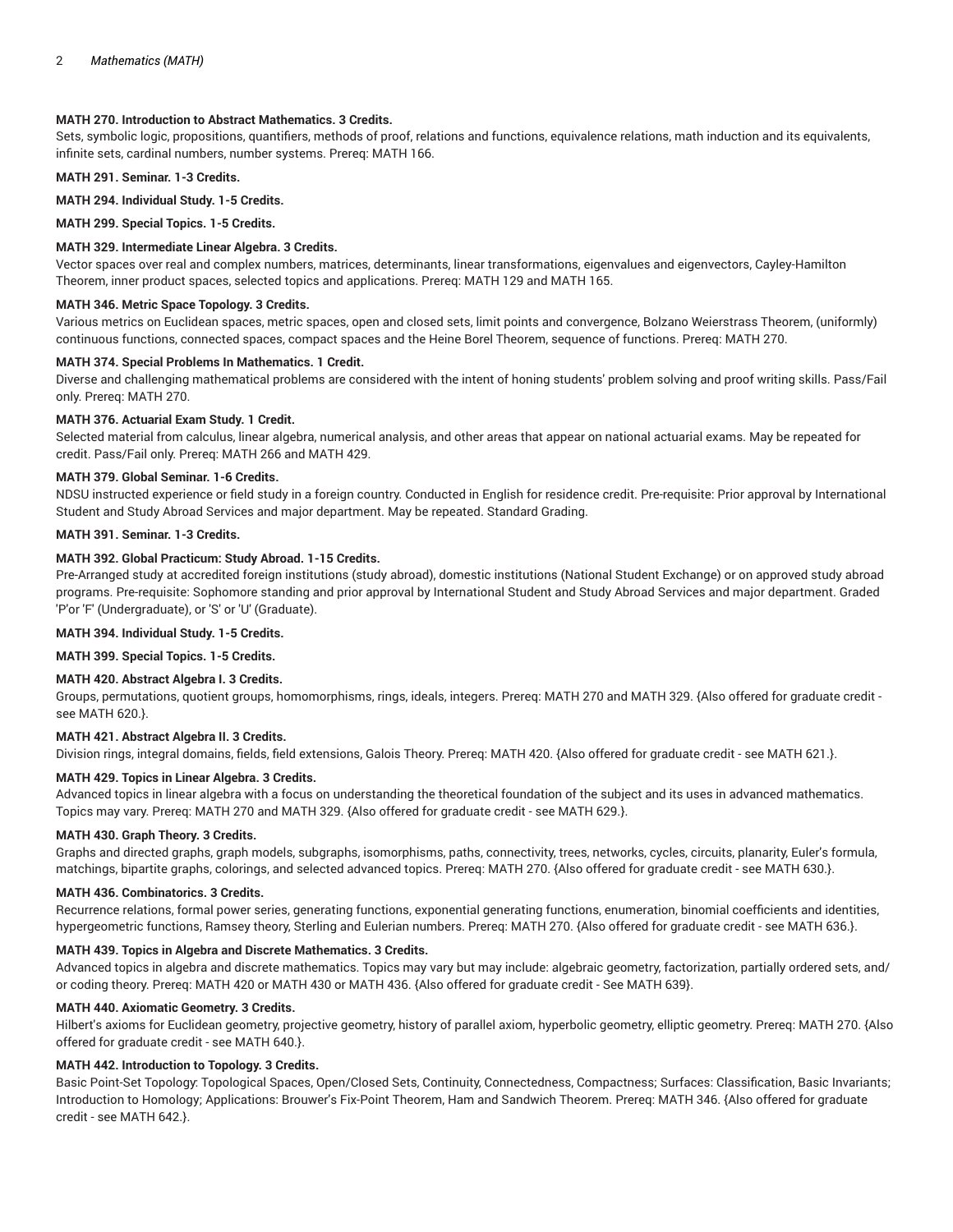## **MATH 443. Differential Geometry. 3 Credits.**

Local and global geometry of plane curves, local geometry of hypersurfaces, global geometry of hypersurfaces, geometry of lengths and distances. Prereq: MATH 265 and MATH 346. {Also offered for graduate credit - see MATH 643.}.

## **MATH 449. Topics in Topology and Geometry. 3 Credits.**

Topics will vary and may include: Riemannian Geometry, Symplectic Topology, Dynamical Systems on Manifolds, Hamiltonian Systems, Geometric Group Theory, Descriptive Set Theory. Prereq: MATH 442 or MATH 443. {Also offered for graduate credit - See MATH 649}.

#### **MATH 450. Real Analysis I. 3 Credits.**

Differentiation and Riemann integration in the real numbers. Sequences and series of functions; uniform convergence and power series. Prereq: MATH 346. {Also offered for graduate credit - see.MATH 650.}.

### **MATH 452. Complex Analysis. 3 Credits.**

Complex number systems, analytic and harmonic functions, elementary conformal mapping, integral theorems, power series, Laurent series, residue theorem, and contour integral. Prereq: MATH 265 and MATH 270. {Also offered for graduate credit - see MATH 652.}.

#### **MATH 453. Introduction to Lebesgue Measure. 3 Credits.**

Definition of Lebesgue measure. Measurable and Lebesgue integrable functions. Introduction to Lp spaces. Prereq: MATH 450. {Also offered for graduate credit - see MATH 653}.

#### **MATH 454. Introduction to Functional Analysis. 3 Credits.**

Functional analysis in sequence spaces. Standard sequence spaces and dual spaces. Hahn-Banach Theorem. Operators on sequences spaces. Prereq: MATH 346. {Also offered for graduate credit - See MATH 654}.

### **MATH 459. Topics in Analysis. 3 Credits.**

Topics will vary and may include: Harmonic Analysis, Dynamical Systems, Fractals, Distribution Theory, and Approximation Theory. Prereq: MATH 450. {Also offered for graduate credit - See MATH 659.}.

# **MATH 460. Mathematical Software. 1 Credit.**

An overview of a mathematical software system, with a focus on its utility in mathematical problems. Possible software systems may include: Mathematica, SAGE, or similar programs. May be repeated for credit with a different software. Prereq: MATH 259 or MATH 265. {Also offered for graduate credit - see MATH 660.}.

#### **MATH 472. Number Theory. 3 Credits.**

Properties of integers, number theoretic functions, quadratic residues, continued fractions, prime numbers and their distribution, primitive roots. Prereq: MATH 270. {Also offered for graduate credit - see MATH 672.}.

#### **MATH 473. Cryptology. 3 Credits.**

Cryptography and cryptanalysis of ciphers. Discrete logarithms, Diffie-Hellman key exchange, the RSA cryptosystem, elliptic curve cryptography, and selected topics. Prereq: MATH 270 and MATH 329. {Also offered for graduate credit - see MATH 673.}.

## **MATH 476. Actuary Exam Study. 1 Credit.**

Selected material from probability and mathematical statistics in preparation for the national actuarial exam. Prereq: STAT 368 or STAT 468. Crosslisted with STAT.

# **MATH 478. History of Mathematics. 3 Credits.**

Historical considerations emphasizing the source of mathematical ideas, growth of mathematical knowledge, and contributions of some outstanding mathematicians. Prereq: MATH 270. {Also offered for graduate credit - see MATH 678.}.

#### **MATH 480. Applied Differential Equations. 3 Credits.**

Method of power series and method of Frobenius, oscillation theorems, special functions (Bessel functions and Legendre functions), linear systems including the exponential matrix. Sturm-Liouville and phase plane analysis as time permits. Prereq: MATH 266. {Also offered for graduate credit - see MATH 680.}.

#### **MATH 481. Fourier Analysis. 3 Credits.**

Discrete and continuous Fourier transforms, Fourier series, convergence and inversion theorems, mean square approximation and completeness, Poisson summation, Fast-Fourier transform. Prereq: MATH 265. {Also offered for graduate credit - see MATH 681.}.

## **MATH 483. Partial Differential Equations. 3 Credits.**

First and second order partial differential equations, classification, examples, solution methods for the wave, diffusion, and Laplace equations, causality and energy, boundary value problems, separation of variables, Green's identities, Green's functions. Prereq: MATH 266 and either MATH 270 or Math 329. {Also offered for graduate credit - see MATH 683.}.

#### **MATH 484. Mathematical Methodsof Biological Processes. 3 Credits.**

This course provides an introduction to mathematical methods in biology. Prereq: MATH 266. {Also offered for graduate credit - see MATH 684.}.

## **MATH 485. Topics in Applied Mathematics. 3 Credits.**

Topics will vary and may include: Models in Biology and Finance, Network Theory, Calculus of Variation, Stochastic Calculus, Integral Transforms, Control Theory, and Parameter Estimation. Prereq: MATH 483. {Also offered for graduate credit - See MATH 685.}.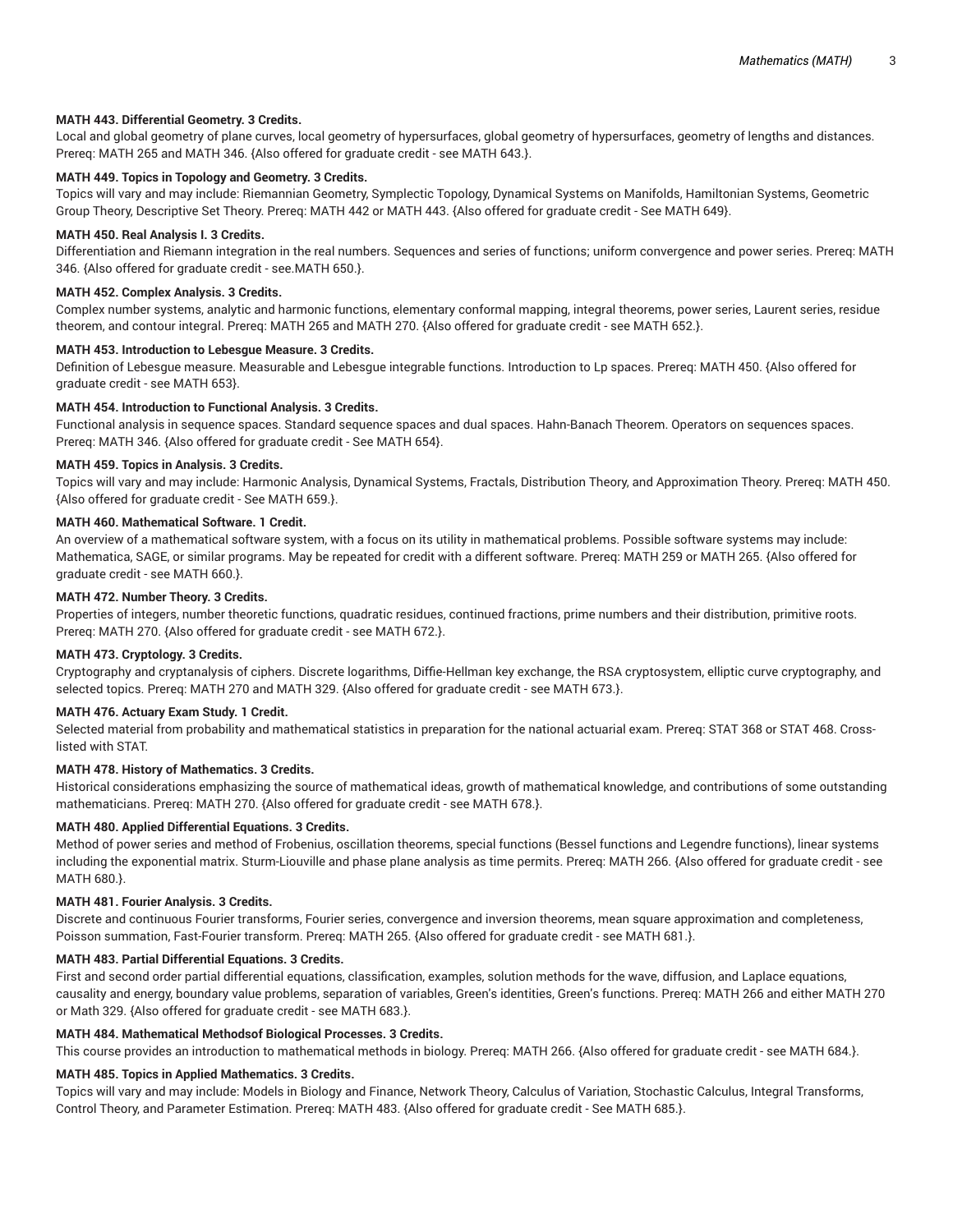## **MATH 488. Numerical Analysis I. 3 Credits.**

Numerical solution of nonlinear equations, interpolation, numerical integration and differentiation, numerical solution of initial value problems for ordinary differential equations. Prereq: MATH 266. {Also offered for graduate credit - see MATH 688.}.

# **MATH 491. Seminar. 1-5 Credits.**

#### **MATH 492. Global Practicum: Study Abroad. 1-15 Credits.**

Pre-Arranged study at accredited foreign institutions (study abroad), domestic institutions (National Student Exchange) or on approved study abroad programs. Pre-requisite: Sophomore standing and prior approval by International Student and Study Abroad Services and major department. Graded 'P'or 'F' (Undergraduate), or 'S' or 'U' (Graduate).

**MATH 493. Undergraduate Research. 1-5 Credits.**

**MATH 494. Individual Study. 1-5 Credits.**

**MATH 496. Field Experience. 1-15 Credits.**

**MATH 499. Special Topics. 1-5 Credits.**

## **MATH 620. Abstract Algebra I. 3 Credits.**

Groups, permutations, quotient groups, homomorphisms, rings, ideals, integers. {Also offered for undergraduate credit - see MATH 420.}.

## **MATH 621. Abstract Algebra II. 3 Credits.**

Division rings, integral domains, fields, field extensions, Galois Theory. Prereq: MATH 620. {Also offered for undergraduate credit - see MATH 421.}.

## **MATH 629. Topics in Linear Algebra. 3 Credits.**

Advanced topics in linear algebra with a focus on understanding the theoretical foundation of the subject and its uses in advanced mathematics. Topics may vary. {Also offered for undergraduate credit - see MATH 429.}.

## **MATH 630. Graph Theory. 3 Credits.**

Graphs and directed graphs, graph models, subgraphs, isomorphisms, paths, connectivity, trees, networks, cycles, circuits, planarity, Euler's formula, matchings, bipartite graphs, colorings, and selected advanced topics. {Also offered for undergraduate credit - see MATH 430.}.

#### **MATH 636. Combinatorics. 3 Credits.**

Recurrence relations, formal power series, generating functions, exponential generating functions, enumeration, binomial coefficients and identities, hypergeometric functions, Ramsey theory, Sterling and Eulerian numbers. {Also offered for undergraduate credit - see MATH 436.}.

## **MATH 639. Topics in Algebra and Discrete Mathematics. 3 Credits.**

Advanced topics in algebra and discrete mathematics. Topics may vary but may include: algebraic geometry, factorization, partially ordered sets, and/ or coding theory. {Also offered for undergraduate credit. See MATH 439.}.

#### **MATH 640. Axiomatic Geometry. 3 Credits.**

Hilbert's axioms for Euclidean geometry, projective geometry, history of parallel axiom, hyperbolic geometry, elliptic geometry. {Also offered for undergraduate credit - see MATH 440.}.

## **MATH 642. Introduction to Topology. 3 Credits.**

Basic Point-Set Topology: Topological Spaces, Open/Closed Sets, Continuity, Connectedness, Compactness; Surfaces: Classification, Basic Invariants; Introduction to Homology; Applications: Brouwer's Fix-Point Theorem, Ham and Sandwich Theorem. {Also offered for undergraduate credit - see MATH 442.}.

## **MATH 643. Differential Geometry. 3 Credits.**

Local and global geometry of plane curves, local geometry of hypersurfaces, global geometry of hypersurfaces, geometry of lengths and distances. {Also offered for undergraduate credit - see MATH 443.}.

#### **MATH 649. Topics in Topology and Geometry. 3 Credits.**

Topics will vary and may include: Riemannian Geometry, Symplectic Topology, Dynamical Systems on Manifolds, Hamiltonian Systems, Geometric Group Theory, Descriptive Set Theory. {Also offered for undergraduate credit - See MATH 449}.

#### **MATH 650. Real Analysis I. 3 Credits.**

Differentiation and Riemann integration in the real numbers. Sequences and series of functions; uniform convergence and power series. {Also offered for undergraduate credit - see MATH 450.}.

## **MATH 652. Complex Analysis. 3 Credits.**

Complex number systems, analytic and harmonic functions, elementary conformal mapping, integral theorems, power series, Laurent series, residue theorem, and contour integral. {Also offered for undergraduate credit - see MATH 452.}.

## **MATH 653. Introduction to Lebesgue Measure. 3 Credits.**

Definition of Lebesgue measure. Measurable and Lebesgue integrable functions. Introduction to Lp spaces. {Also offered for undergraduate credit see MATH 453}.

## **MATH 654. Introduction to Functional Analysis. 3 Credits.**

Functional analysis in sequence spaces. Standard sequence spaces and dual spaces. Hahn-Banach Theorem. Operators on sequences spaces. {Also offered for undergraduate credit - See MATH 454}.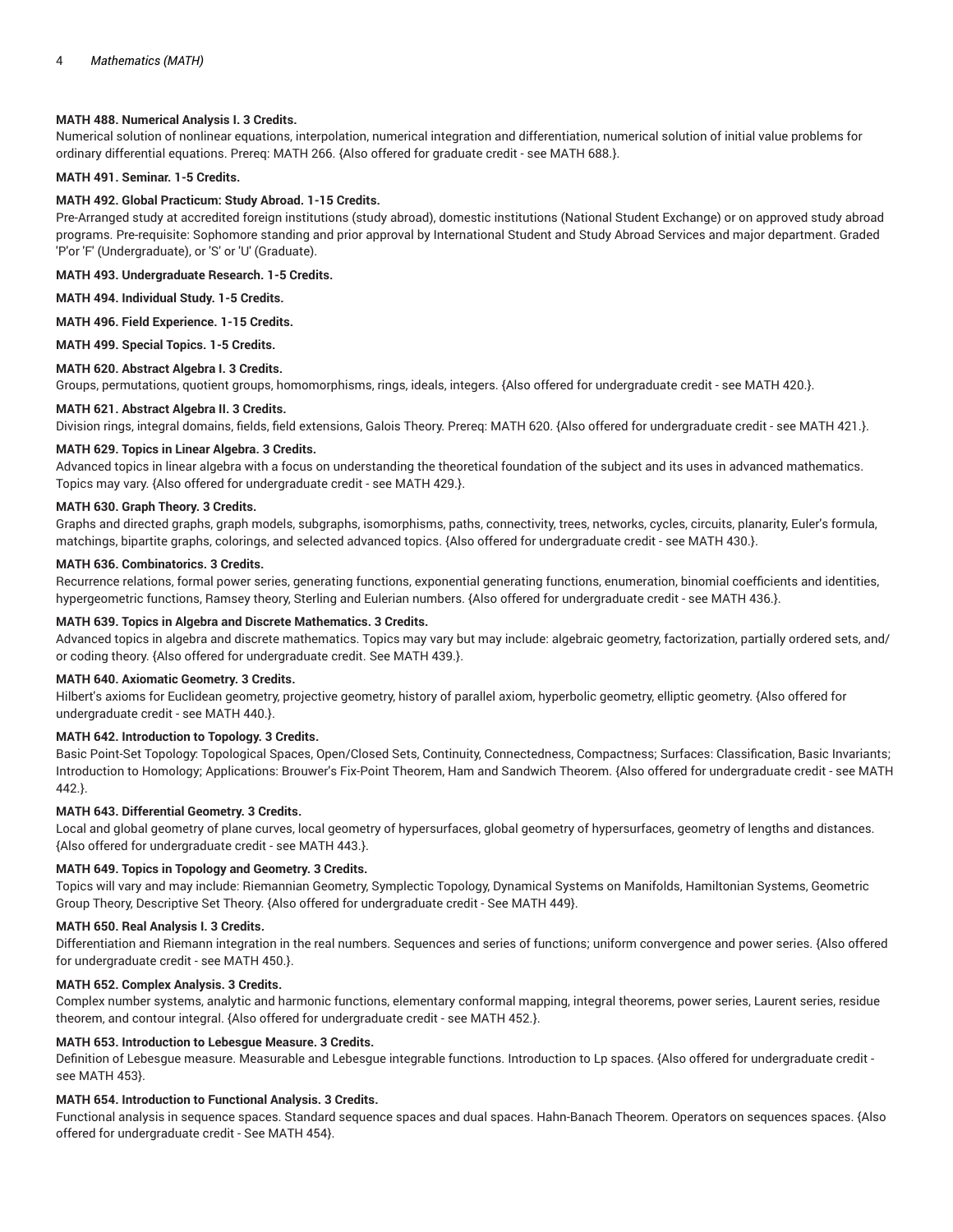#### **MATH 659. Topics in Analysis. 3 Credits.**

Topics will vary and may include: Harmonic Analysis, Dynamical Systems, Fractals, Distribution Theory, and Approximation Theory. {Also offered for undergraduate credit - See MATH 459.}.

## **MATH 660. Mathematical Software. 1 Credit.**

An overview of a mathematical software system, with a focus on its utility in mathematical problems. Possible software systems may include: Mathematica, SAGE, or similar programs. May be repeated for credit with a different software. {Also offered for undergraduate credit - see MATH 460.}.

#### **MATH 672. Number Theory. 3 Credits.**

Properties of integers, number theoretic functions, quadratic residues, continued fractions, prime numbers and their distribution, primitive roots. {Also offered for undergraduate credit - see MATH 472.}.

## **MATH 673. Cryptology. 3 Credits.**

Cryptography and cryptanalysis of ciphers. Discrete logarithms, Diffie-Hellman key exchange, the RSA cryptosystem, elliptic curve cryptography, and selected topics. {Also offered for undergraduate credit - see MATH 473.}.

## **MATH 678. History of Mathematics. 3 Credits.**

Historical considerations emphasizing the source of mathematical ideas, growth of mathematical knowledge, and contributions of some outstanding mathematicians. {Also offered for undergraduate credit - see MATH 478.}.

#### **MATH 680. Applied Differential Equations. 3 Credits.**

Method of power series and method of Frobenius, oscillation theorems, special functions (Bessel functions and Legendre functions), linear systems including the exponential matrix. Sturm-Liouville and phase plane analysis as time permits. {Also offered for undergraduate credit - see MATH 480.}.

### **MATH 681. Fourier Analysis. 3 Credits.**

Discrete and continuous Fourier transforms, Fourier series, convergence and inversion theorems, mean square approximation and completeness, Poisson summation, Fast-Fourier transform. {Also offered for undergraduate credit - see MATH 481.}.

# **MATH 683. Partial Differential Equations. 3 Credits.**

First and second order partial differential equations, classification, examples, solution methods for the wave, diffusion, and Laplace equations, causality and energy, boundary value problems, separation of variables, Green's identities, Green's functions. {Also offered for undergraduate credit see MATH 483.}.

#### **MATH 684. Mathematical Methods of Biological Processes. 3 Credits.**

This course provides an introduction to mathematical methods in biology. {Also offered for undergraduate credit - see MATH 484.}.

#### **MATH 685. Topics in Applied Mathematics. 3 Credits.**

Topics will vary and may include: Models in Biology and Finance, Network Theory, Calculus of Variation, Stochastic Calculus, Integral Transforms, Control Theory, and Parameter Estimation. {Also offered for undergraduate credit - See MATH 485.}.

#### **MATH 688. Numerical Analysis I. 3 Credits.**

Numerical solution of nonlinear equations, interpolation, numerical integration and differentiation, numerical solution of initial value problems for ordinary differential equations. {Also offered for undergraduate credit - see MATH 488.}.

## **MATH 690. Graduate Seminar. 1-3 Credits.**

#### **MATH 696. Special Topics. 1-5 Credits.**

#### **MATH 720. Algebra I. 3 Credits.**

Graduate level survey of algebra: rings, modules, linear algebra and selected advanced topics. Prereq: MATH 621.

### **MATH 721. Algebra II. 3 Credits.**

Graduate level survey of algebra: groups, fields, Galois theory, and selected advanced topics. Prereq: MATH 720.

#### **MATH 726. Homological Algebra. 3 Credits.**

An overview of the techniques of homological algebra. Topics covered will include categories and functors, exact sequences, (co)chain complexes, Mayer-Vietoris sequences, TOR and EXT. Applications to other fields will be stressed. Prereq: MATH 720.

#### **MATH 732. Introduction to Bioinformatics. 3 Credits.**

An introduction to the principles of bioinformatics including information relating to the determination of DNA sequencing. Prereq: STAT 661. Crosslisted with CSCI 732 and STAT 732.

#### **MATH 746. Topology I. 3 Credits.**

Topological spaces, convergence and continuity, separation axioms, compactness, connectedness, metrizability, fundamental group and homotopy theory. Advanced topics may include homology theory, differential topology, three-manifold theory and knot theory. Prereq: MATH 642.

### **MATH 747. Topology II. 3 Credits.**

Topological spaces, convergence and continuity, separation axioms, compactness, connectedness, metrizability, fundamental group and homotopy theory. Advanced topics may include homology theory, differential topology, three-manifold theory and knot theory. Prereq: MATH 642.

### **MATH 750. Analysis. 3 Credits.**

Lebesgue and general measure and integration theory, differentiation, product spaces, metric spaces, elements of classical Banach spaces, Hilbert spaces, and selected advanced topics. Prereq: MATH 650.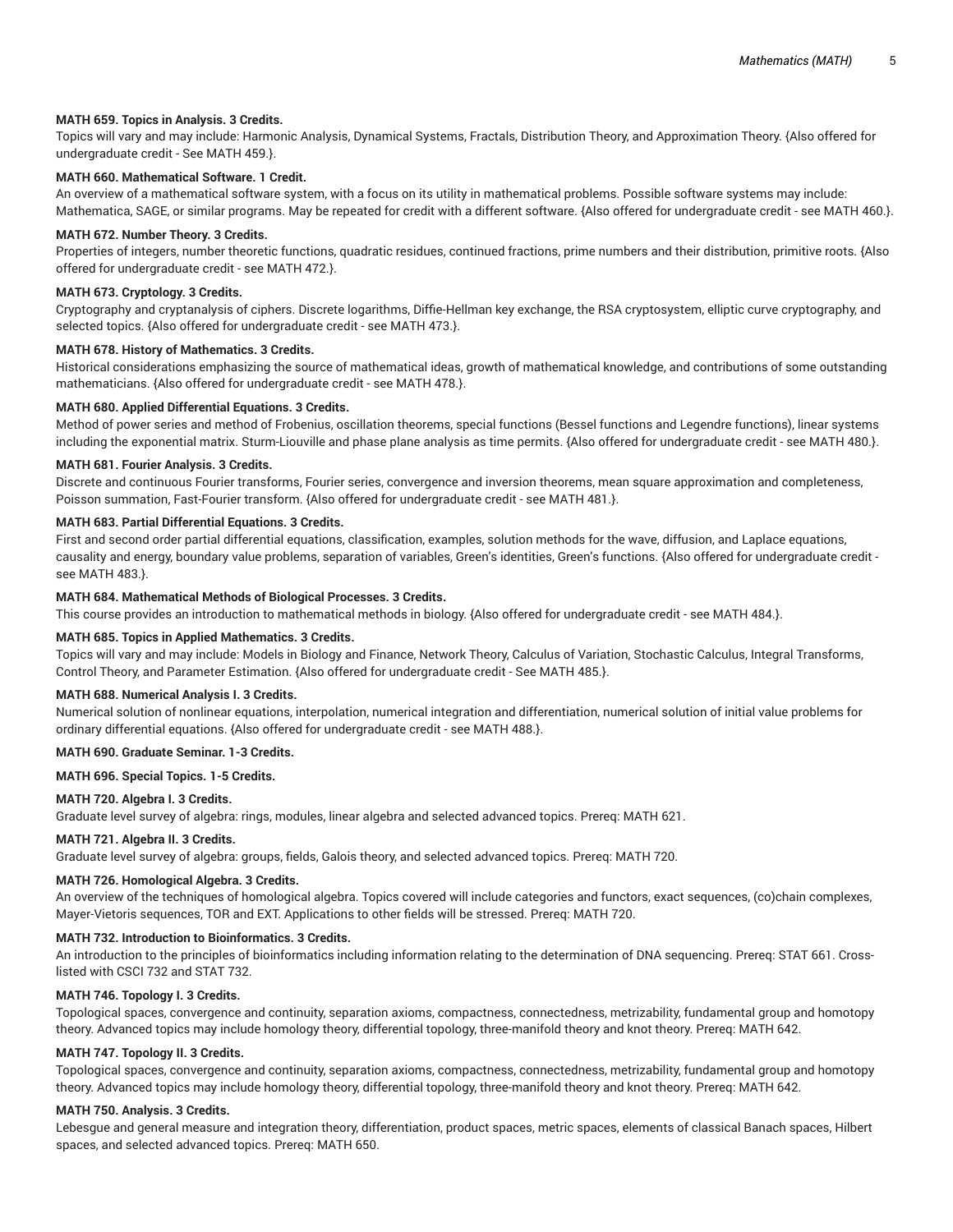### **MATH 752. Complex Analysis. 3 Credits.**

Analytic and harmonic functions, power series, conformal mapping, contour integration and the calculus of residues, analytic continuation, meromorphic and entire functions, and selected topics. Prereq: MATH 652.

# **MATH 754. Functional Analysis. 3 Credits.**

Normed spaces, linear maps, Hahn-Banach Theorem and other fundamental theorems, conjugate spaces and weak topology, adjoint operators, Hilbert spaces, spectral theory, and selected topics. Prereq: MATH 750.

#### **MATH 756. Harmonic Analysis. 3 Credits.**

A survey of Harmonic analysis including: Lp spaces; Fourier Series; Fourier transform; Hilbert transform; and special selected topics. Prereq: MATH 750.

## **MATH 760. Ordinary Differential Equations I. 3 Credits.**

Existence, uniqueness, and extensibility of solutions to initial value problems, linear systems, stability, oscillation, boundary value problems, and selected advanced topics. Prereq: MATH 650 or MATH 680.

### **MATH 782. Mathematical Methods in Physics I. 3 Credits.**

Review of practical mathematical methods routinely used by physicists, including applications. Focus on differential equations, variational principles, and other selected topics. Cross-listed with PHYS 752.

#### **MATH 783. Mathematical Methods in Physics II. 3 Credits.**

Tensor analysis, matrices and group theory, special relativity, integral equations and transforms, and selected advanced topics. Prereq: MATH 629 and MATH 652. Cross-listed with PHYS 753.

#### **MATH 784. Partial Differential Equations I. 3 Credits.**

Classification in elliptic, parabolic, hyperbolic type; existence and uniqueness for second order equations; Green's functions, and integral representations; characteristics, nonlinear phenomena. Prereq: MATH 650 or MATH 683.

**MATH 790. Graduate Seminar. 1-3 Credits.**

**MATH 791. Temporary/Trial Topics. 1-5 Credits.**

**MATH 793. Individual Study/Tutorial. 1-5 Credits.**

**MATH 794. Practicum/Internship. 1-8 Credits.**

**MATH 796. Special Topics. 1-5 Credits.**

**MATH 797. Master's Paper. 1-3 Credits.**

**MATH 798. Master's Thesis. 1-10 Credits.**

## **MATH 810. Research in the Teaching of University Mathematics. 3 Credits.**

This course will cover fundamental topics in mathematics education research including: research design, fundamental research areas, and the interconnection between research and classroom practices.

## **MATH 824. Topics in Commutative Algebra. 3 Credits.**

Topics vary each time the course is offered and may include: dimension theory, integral dependence, factorization, regular rings, Cohen-Macaulay rings, Gorenstein rings. May be repeated for credit with change in subtopic. Prereq: MATH 720.

## **MATH 825. Theory Of Rings. 3 Credits.**

The ideal theory of commutative rings, structure of (non-commutative) rings, and selected advanced topics. Prereq: MATH 720.

### **MATH 830. Graph Theory. 3 Credits.**

Graduate-level survey of graph theory: paths, connectivity, trees, cycles, planarity, genus, Eulerian graphs, Hamiltonian graphs, factorizations, tournaments, embedding, isomorphism, subgraphs, colorings, Ramsey theory, girth. Prereq: MATH 630.

#### **MATH 836. Discrete Mathematics. 3 Credits.**

Combinatorial reasoning, generating functions, inversion formulae. Topics may include design theory, finite geometry, Ramsey theory, and coding theory. Advanced topics may include cryptography, combinatorial group theory, combinatorial number theory, algebraic combinatorics, (0,1)-matrices, and finite geometry. Prereq: MATH 636.

# **MATH 839. Topics in Combinatorics and Discrete Mathematics. 3 Credits.**

Selected topics in combinatorics and discrete mathematics. Topics vary each time the course is offered and may include: symmetric functions, Coxeter theory, geometric combinatorics of polytopes, computational combinatorics, statistical mechanics and combinatorics, or dynamical algebraic combinatorics.

#### **MATH 849. Topics in Geometry & Topology. 3 Credits.**

Advanced topics in Geometry and/or Topology. Topics vary but may include: differential geometry, K-theory, knot theory, or noncommutative geometry. May be repeated for credit with change in subtopic. Prereq: MATH 642, MATH 643.

## **MATH 856. Dynamical Systems. 3 Credits.**

A study of basic notions of topological and symbolic dynamics. Introduction to measurable dynamics and ergodic theory. Ergodicity, mixing and entropy of dynamical systems. Prereq: MATH 750.